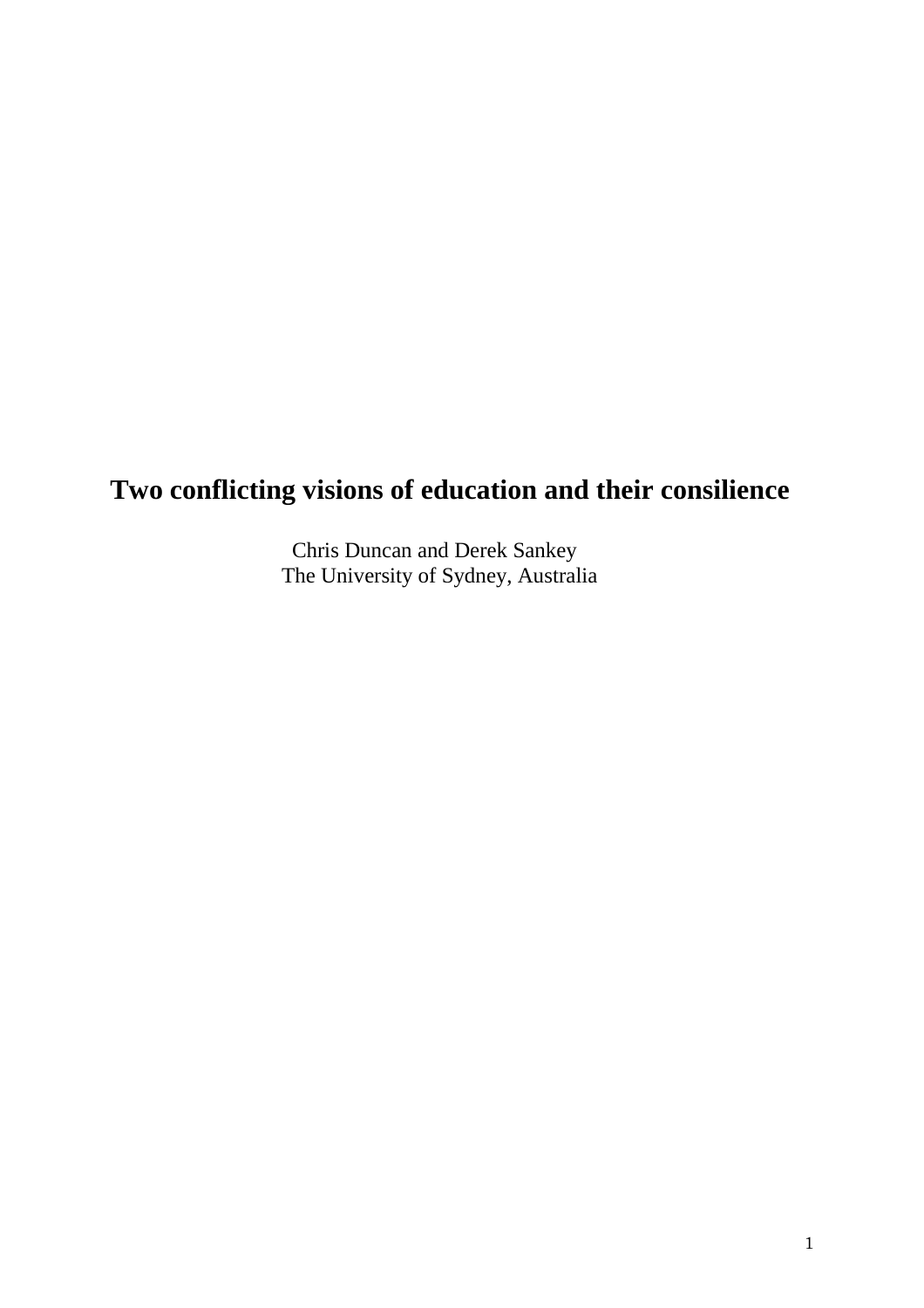#### **ABSTRACT**

Over the past two decades, two heavily funded initiatives of the Federal government of Australia have been founded on two very different and seemingly conflicting (if not antithetical) visions of education. The first, the Australian Values Education Program (AVEP, 2003-2010) enshrines what may be called an 'embedded values' vision of education; the second, the National Assessments Program-Literacy and Numeracy (NAPLAN, 2008-present) enshrines a 'performative' vision. The purpose of this paper is to unpack these two seemingly conflicting visions and to argue instead for their possible consilience, bringing together apparently incompatible phenomena to coalesce into a single, more expansive vision of schooling.

Against the historical context that gave rise to AVEP and NAPLAN in Australia, the paper argues that the visions of education rendered in these abrupt policy shifts are vestiges of a history of dichotomous and dualistic thinking in western educational philosophy. Underpinning this dualism is a fundamental schism between cognition and emotion and a Cartesian separation of mind from body that can no longer be sustained. Our increased understanding of the neural substrates of cognition, the 'intertwined' nature of cognition and emotion, combined with a philosophy of mind that does not dissociate propositional knowledge from the disposition of the learner, points to an alternative vision of education. A vision that is thoroughly values embedded, concerned with the educational wellbeing of each child, while also giving value to and prioritising educational performance and achievement, and the intellectual liberation these can offer each and every child.

Keywords: Values-embedded education, performative education, knowing that/how, declarative/ non declarative memory

#### **INTRODUCTION**

There are very many visions of education, many ways of envisaging its aims and purposes and how these might engender a particular ethos of schooling, a particular curriculum and/or preferred style of pedagogy. The purpose of this paper is to try to unpack two very distinct visions of education that have been heavily funded as initiatives of the Federal government of Australia over the past two decades and to argue for their consilience, despite the common perception that they are in conflict. The first initiative was the Australian Values Education Program (AVEP, 2003-2010), which enshrines what we call an 'embedded values' vision of education; the second, the National Assessments Program-Literacy and Numeracy (NAPLAN, 2008-present) enshrines a 'performative' vision.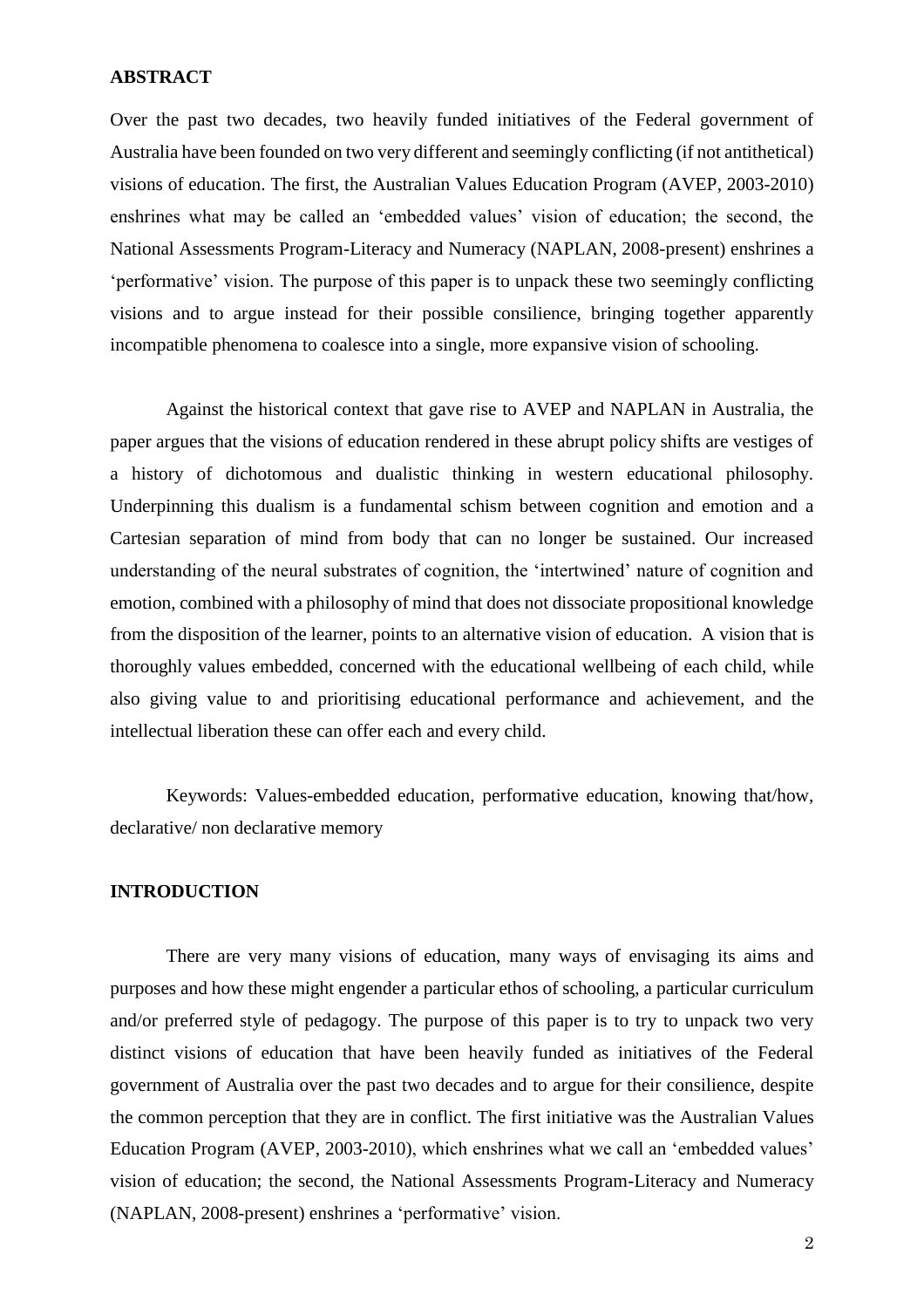The AVEP and NAPLAN initiatives really do appear to represent two very distinct and seemingly conflicting visions of education. Prima facie, the aims and purposes of both are very different, as is the language surrounding the ethos of education and their approaches to the curriculum and pedagogical preferences. For example, AVEP may be viewed as consistent with the philosophical notion of education as intrinsically worthwhile, whereas NAPLAN is firmly instrumental in its vision of education. It is strongly influenced by economics and notions of national need, preparing youngsters for the workplace, assessment (testing) as core to a standards-based education and national success in education, as measured by OECD's PISA. AVEP is intentionally child-centred in the sense that it centres on the wellbeing of each child, whereas NAPLAN emphasises the achievement of skills related to the acquisition of propositional knowledge.

We will shortly look at the historical context that gave rise to NAPLAN in Australia and how it eclipsed AVEP, to the point that AVEP and its claims for the centrality of values in education is hardly if ever mentioned in contemporary educational debate. Even so, if one looks at the vision statements produced by schools on their websites, reference to the importance of values remains very strong. The cynic might say that this is simply rhetoric, reassuring words for parents that the school cares about its students. There may be some truth in that, but we suspect the concern for values in education and, indeed, the notion that education is necessarily a values-based endeavour, runs deeper than that. If so, it means despite all the instrumental rhetoric of contemporary government and school practice, there remains recognition, perhaps a longing within schools to somehow reconcile these two conflicting visions; bringing AVEP's rather *soft* and caring vision of education, concerned with student wellbeing, into consilience with NAPLAN's *hard* performance-driven vision.

The word consilience would seem to be appropriate here. The word has its origin in Nineteenth Century philosophy of science, first coined by the distinguished British historian of science William Whewell 1794-1866), who also gave us the words 'scientist' and 'physicist'. It is based on two Latin words, con (together) and siliens (jumping), thus a jumping together of inductions or knowledge. Whewell was pointing out that seemingly incompatible phenomena might yet 'jump together' into a single generalisation or theory. Thus, for example, Newton's insight that the moon remaining in orbit around Earth (and not falling to Earth) obeys the same laws that causes an apple or any other object to fall to Earth. Although there is a broader and more recent use of the notion of consilience, which is related to the unity of knowledge thesis, as explored by E.O. Wilson (1998), this paper follows Whewell in suggesting that two visions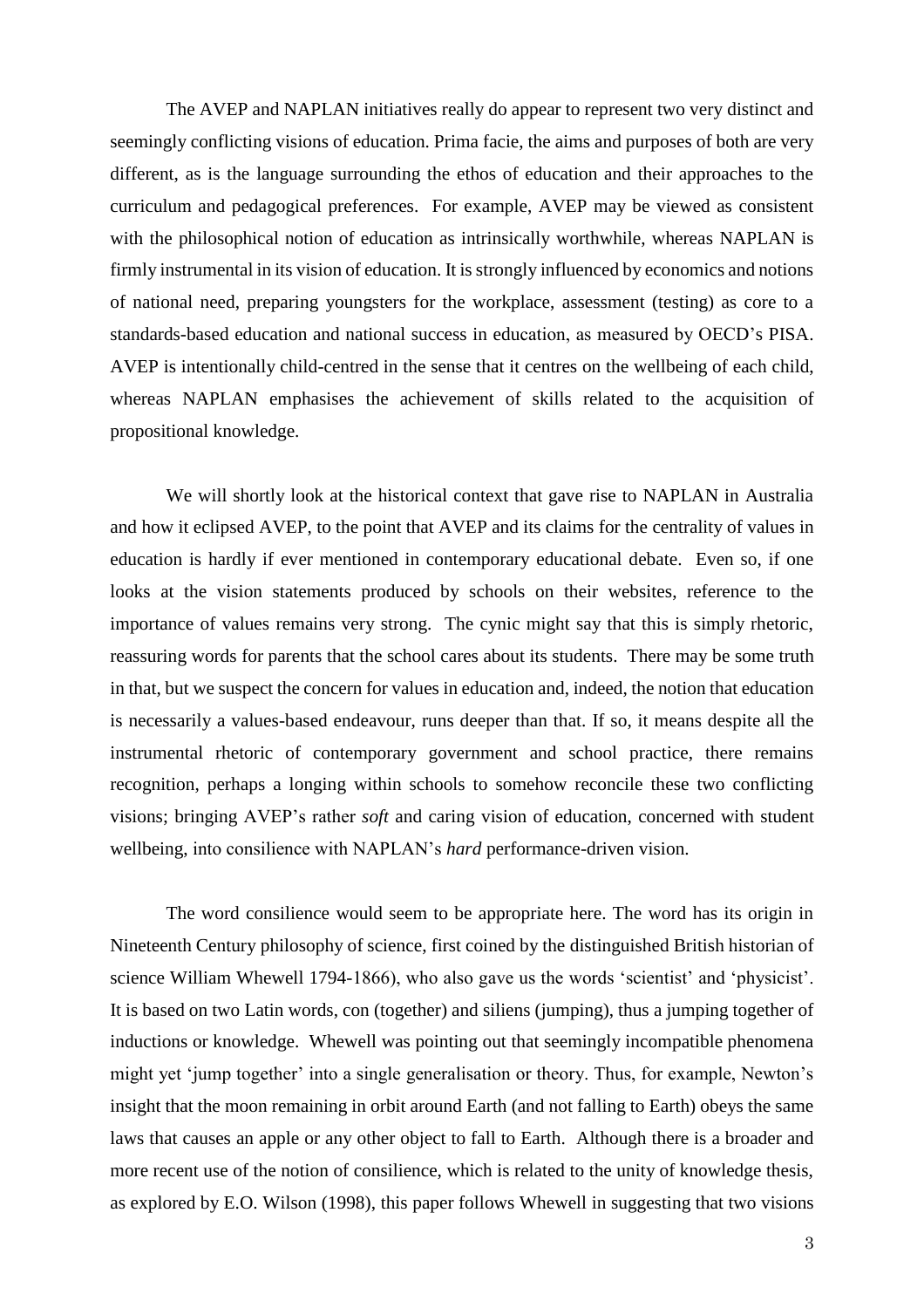of education that are often viewed as incompatible, if not antithetical, may nevertheless coalesce into a single, more expansive vision. *A vision that is thoroughly values embedded in that it is concerned with the educational wellbeing of each child, while also giving value to education performance and achievement, and the intellectual liberation that these can offer each and every child.* 

If consilience between these two seemingly conflicting visions of education can be successfully argued, it has considerable implications for both education policy and practice in Australia, and elsewhere. The need is especially great in Australia, where a decade of NAPLAN has shown no improvement in mathematics and reading, and results for disadvantaged students have declined sharply (Ainley, 2018) There is now gathering recognition that something is not right: NAPLAN and its revolutionary aspirations, more broadly, has not delivered on its bold performative promise. This paper will argue that NAPLAN was always a one-sided vision of education and was thus doomed to failure. It was also a product of blind political faith that a tight focus on performance using the 'science' of assessment and the technologies of reporting would deliver the desired academic effects. Underpinning this paper is a firm belief that it is time for teachers and educationists to reclaim the ground from politicians and policy-makers; to reset the agenda and provide a new holistic and comprehensive vision of education. We begin by recalling the bold and ambitious origins of NAPLAN.

#### **THE EDUCATION REVOLUTION**

In Australia, in 2007 a new Federal Labor government was elected to office. In what was dubbed the 'education revolution', the new administration set about its legislative program with multiple and ambitious reforms, all arguably aimed at lifting the academic achievement of Australian students and the performance of Australian schools. As the raft of major policy actions below suggest, the term 'revolution' was not rhetorical:

- implementation of the 2008 National Assessments Program-Literacy and Numeracy (NAPLAN), an annual test of the literacy and numeracy skills of every Australian student in Years 3, 5, 7 and 9;
- the establishment of the My School website in 2010, which among other things, enabled the public to compare the NAPLAN performance of schools, leveraging parental choice to drive school performance;
- the implementation of the Australian curriculum in 2014, traditionally a responsibility of the states and territories;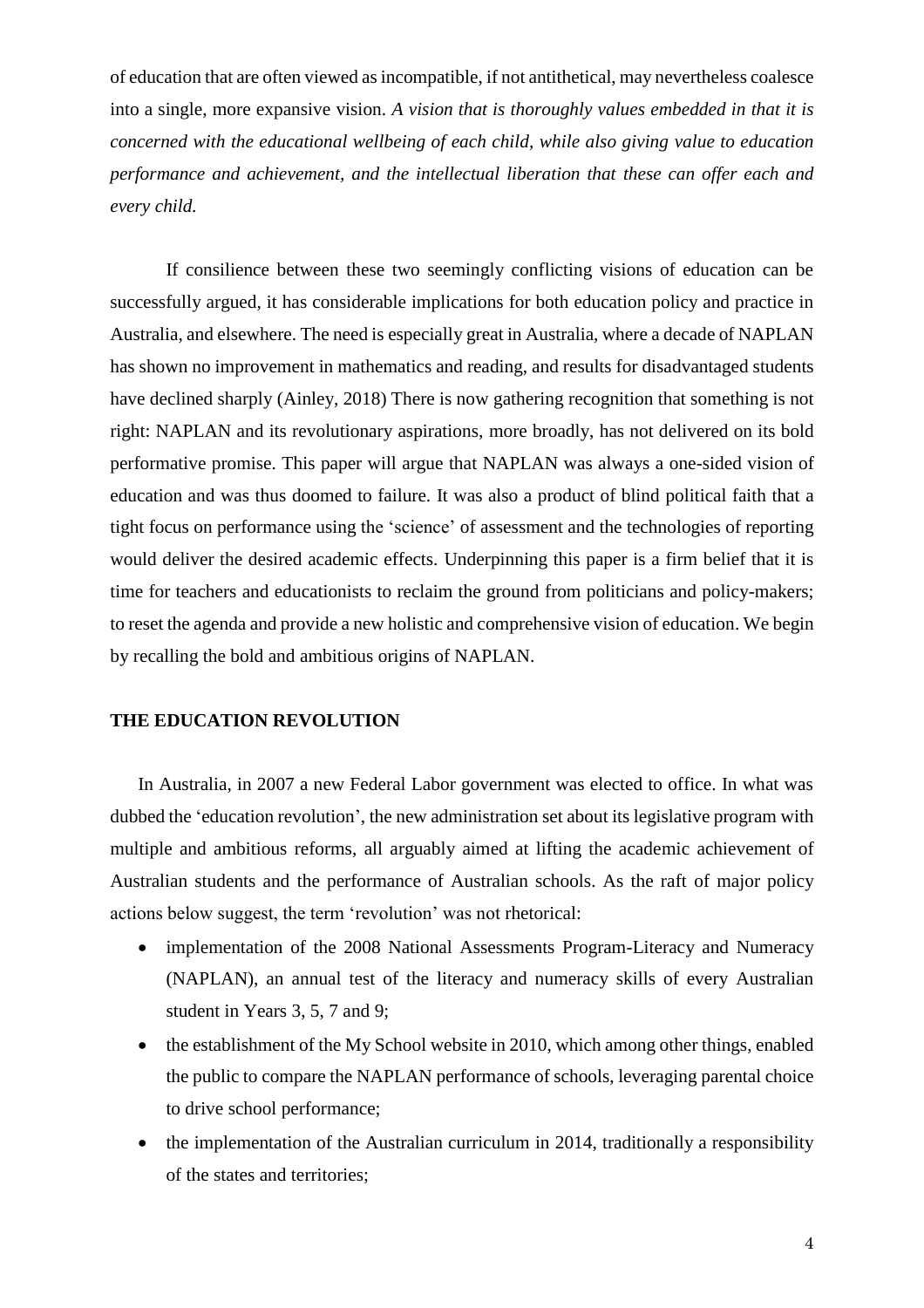- the formation of the Australian Curriculum, Assessment and Reporting Authority (ACARA) to oversee national curriculum, testing and accountability;
- the formation of the Australian Institute for Teaching and School Leadership (AITSL) responsible for the introduction of national teaching and school leadership standards;
- *Empowering Local Schools Program* aimed to make government schools more autonomous, resembling the governance structures of their independent counterparts;
- the National Partnerships Program funded a range of programs targeting literacy, numeracy and teacher quality in low SES schools;
- the Gonski Review (2012), which recommended a new Schools Resource Standard (SRS) for funding schools more 'transparently, consistently and fairly' across the three school sectors.
- Most of these policy initiatives were underwritten by a prominent discourse of 'quality' teaching' (Hattie, 2009) and the agency of the 'great' teacher (Mourshed et. al., 2010, p.5) as the most important in-school factor affecting student achievement.
- In July 2017, the Panel for the *Review to Achieve Educational Excellence in Australian Schools* was established to examine evidence and make recommendations on how school funding should be used to improve school performance and student outcomes.

As one scans this list of major policy initiatives constituting the 'revolution' one is struck not only by the range and vigour of the reforms, but also by the singularity of vision by which they are tethered to one aim: to lift the academic performance of students, schools and the nation as measured by publicly accessible forms of national assessment. The apparent uniformity of this vision, not to mention its bold instrumentality, is strengthened when we recall Prime Minister Gillard's target for Australia to be ranked in the top five countries for its performance in PISA by 2025.

The centrepiece of the so-called revolution was, of course, NAPLAN (2008) followed closely by the much-anticipated launch of the My School website (2010): My School enabled access to the literacy and numeracy performance means of all 9551 Australians schools, in addition to their indices of educational advantage (ICSEA) and income levels per school and per student. For the first time parents were not only able to compare the literacy and numeracy performance of 'like' Australian schools, they, and an aroused media, began to speculate about relationships between school income and school performance. The choice of the name 'My School' also conveyed something new. Rather than settle for the title 'Our School', with its connotations of community and common purpose, 'My School' signified a new consumer relationship arguably a 'performative act' (Austin, Urmson, & Sbisà, 1975) that re-visions schooling away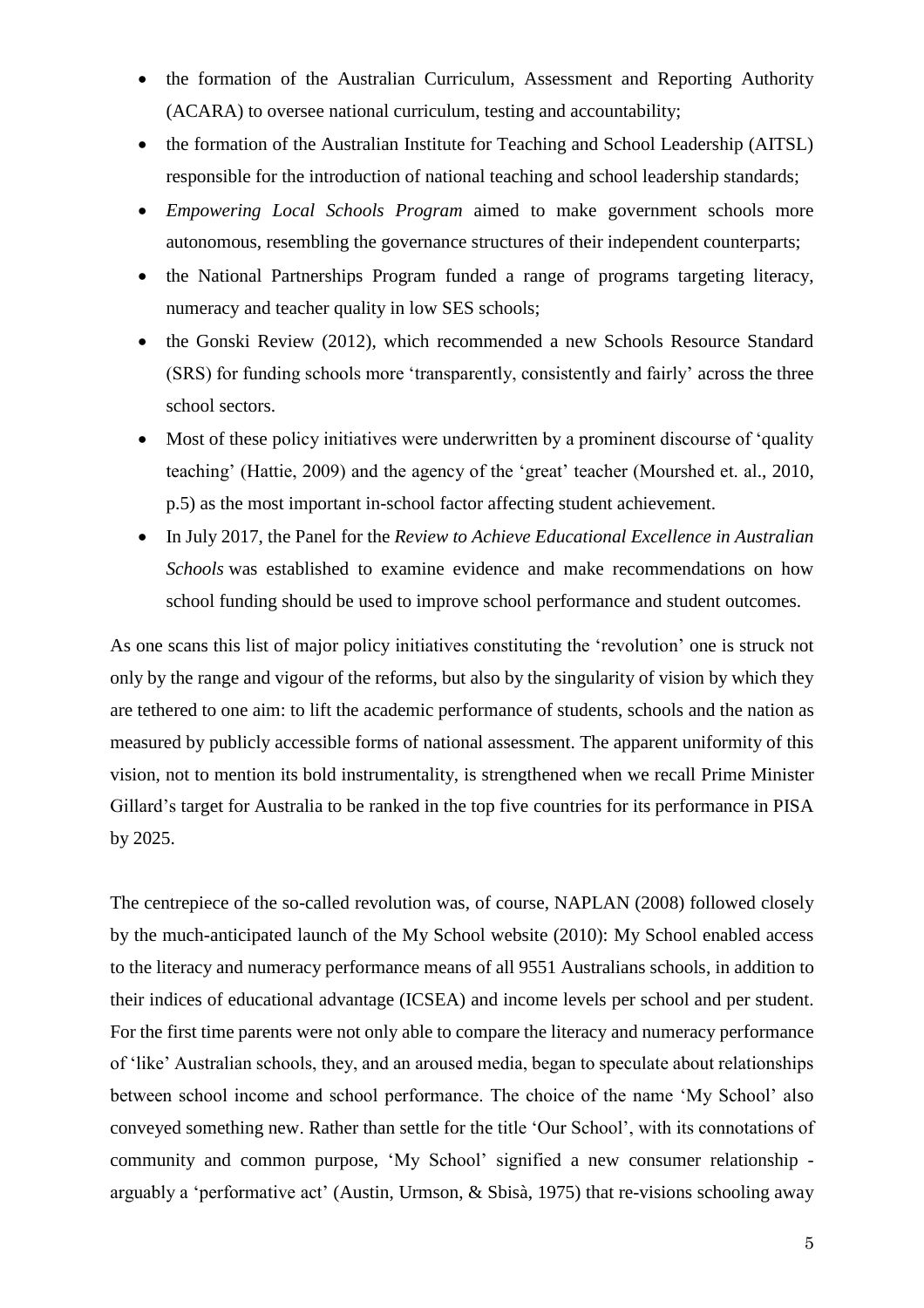from the common good and the notion of school as a community of learning, towards the individual interests of parents as they make choices in an education market energised by data and competition.

The use of 'assessment' as the preferred instrument of policy leverage is further evident when we consider the impact of global assessments such as the OECD's PISA and specifically its 2010 study correlating cognitive growth with increases in GDP (OECD, 2010). Other international organisations and consulting firms such as UNESCO, the World Bank and McKinsey & Co have had similar collaborative impacts (Peters, 2001, p 6., Lingard and Grek, 2009, pp. 13-14). These transnational influences, combined with national policy prescriptions, have led to what Lingard has characterised as 'test-focused schooling' (Lingard, 2010). Moreover, Rizvi and Lingard argue this has had two important effects: first, that the 'evaluation message system' (Bernstein, 1971) - as distinct from the message systems of curriculum and pedagogy - has become the 'major steering mechanism of Australian schooling' (Rizvi & Lingard, 2010): and second, education has been 'reconstituted as a central arm of national economic policy' (ibid, p. 96). If there was any doubt about this second effect, one need look no further than the title of Labor's 2007 election policy paper: *The Australian economy needs an education revolution: New Directions Paper on the critical link between prosperity, productivity growth and human capital investment* (Rudd, 2007).

#### **THE AUSTRALIAN VALUES EDUCATION PROGAM**

It may be argued that 'since the advent of the crude human capital theory we have struggled to reconcile the economic and social purposes of education' (Keating, 2008 pp. 3-4). This struggle is illustrated starkly by the national initiative that immediately preceded the 'Education Revolution', which this paper is calling an 'embedded values' vision of education. The Australian Government introduced a values-based approach to schooling with the implementation of a \$29m Australian Values Education Program (AVEP 2003-2010). This initiative placed moral values development at the centre of the educational endeavour and privileged the modelling and teaching of values over academic outcomes (Lovat, 2017, p.88). AVEP developed a *Framework* through which all Australian schools could provide values education in a planned and systematic way by:

- articulating, in consultation with their school community, the school's mission/ethos;
- developing student responsibility in local, national and global contexts and building student resilience and social skills;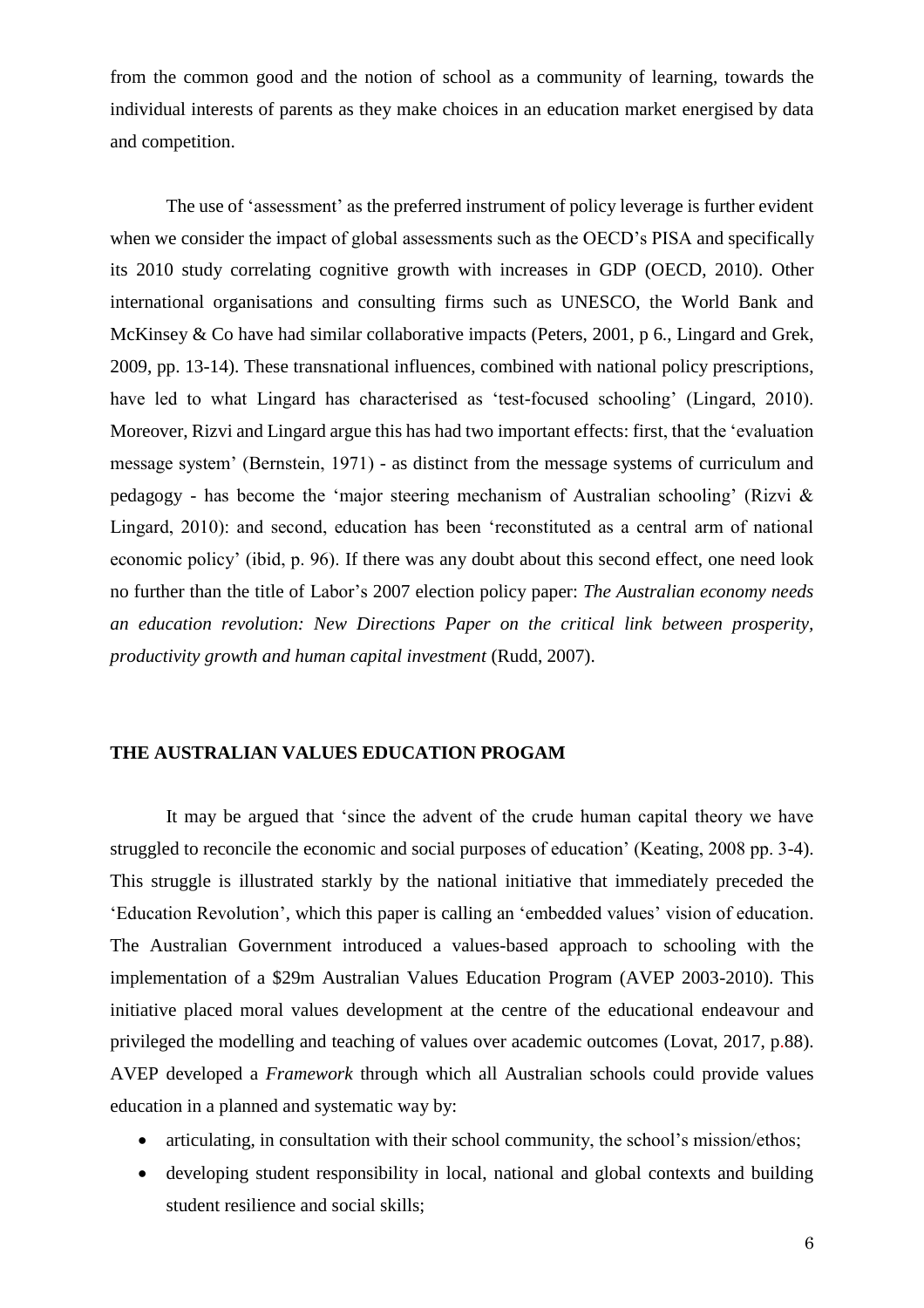- ensuring values are incorporated into school policies and teaching programs across the key learning areas; and
- reviewing the outcomes of their values education practices.

Previous initiatives funded by the Australian Government as part of AVEP included:

- the [Values Education Good Practice Schools Project \(VEGPSP\) –](http://www.curriculum.edu.au/values/val_vegps_1_and_2,8877.html) Stages 1 and 2
- the [Values in Action Schools Project](http://www.curriculum.edu.au/values/val_vasp_about,25452.html) (VASP)
- funding for state and territory education authorities to conduct a Values Education [Professional Learning Program for teachers and Values Education Forums](http://www.curriculum.edu.au/values/val_professional_learning_program,29281.html)
- the [Values for Australian Schooling resource series](http://www.curriculum.edu.au/values/about_values_for_australian_schooling_resources,33493.html)
- national activities, including [partnership projects](http://www.curriculum.edu.au/values/val_partnership_projects,8752.html) with parents, principals, teachers and teacher educators and a [national forum/conference.](http://www.curriculum.edu.au/values/val_national_values_education_forumconf,33490.html)

## [\(http://www.curriculum.edu.au/values/val\\_about\\_values\\_education,8679.html\)](http://www.curriculum.edu.au/values/val_about_values_education,8679.html)

The two stages of VEGPSP selected clusters of schools to design, implement and evaluate quality projects in values education using the 2005 *National Framework.* Conducted between 2008 and 2009 VASP built on the work of VEGPSP to further develop the evidence base for informing practice. Projects focused on student wellbeing, resilience, positive education, social inclusion, service learning, improving academic outcomes, civics and citizenship, and indigenous, interfaith and intercultural approaches. Ten principles of good practice values education were established, and five key impacts were identified: value consciousness; student wellbeing; agency; connectedness and transformation. AVEP gathered broad-spectrum evidence to support the fundamental role that emotion, sociality and moral awareness play in the growth of educational and human development. Supported by insights that are claimed to emanate from neuroscience, AVEP argued that good-practice pedagogy must be directed to the whole person and relies upon the brain being stimulated in a morally ambient learning environment.

We will return to this claim regarding brain stimulation later in this paper. For now the important point to notice is that the central claim of AVEP is that a values embedded education is not simply an end in itself, however worthy that might be thought to be by some educators. Rather, the research undertaken for this project in multiple school settings indicated strongly that in achieving value consciousness; student wellbeing; agency; connectedness and transformation, (the 'five impacts') a values-embedded education also positively improves the whole educational endeavour of a school, including the academic diligence of individual students (Lovat et. al., 2011, p. 179). In the context of this paper, the realisation that one vision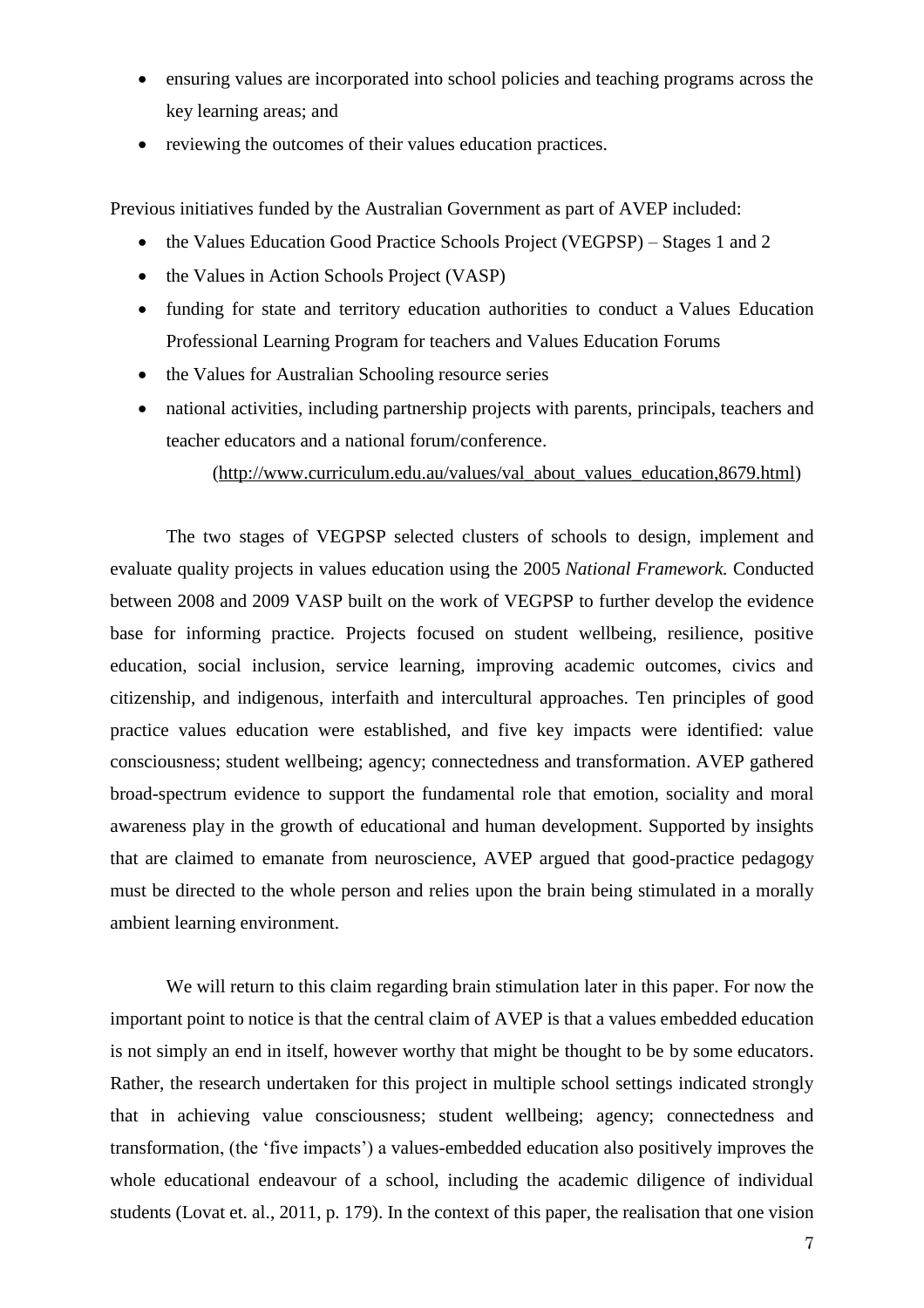might have a positive bearing on another is clearly important. This is not all that is entailed in arguing for the consilience of two apparently conflicting visions of education, but it is an important first step. However, in Australia, the values embedded vision was replaced by the opposing performative vision, such that the educational insights generated by AVEP were swept aside and made obsolete by the 'revolution' and the new assessment regime which underpinned it. Not for the first time in education, a dichotomous either/or mindset prevailed.

The enduring loss of the relevance and value of AVEP is reflected in a number of recent research reports to and from the Australian government. The Gratton Institute's *Towards an adaptive education system in Australia* (2017), the Centre for Independent Studies' *Getting the most out of Gonski 2.0: The evidence base for school investments* (2017) and the *Through Growth to Achievement: Review to Achieve Educational Excellence in Australian Schools* (2018) make no reference at all to the efficacy of values-embedded schooling, nor even hint at the importance of the relationship between the moral ambience of the school and its effect on academic motivation: further evidence of the 'moral dearth' of so much modern educational effectiveness research (Lovat et.al., 2011, p. 186). But with one exception, the Centre for Independent Studies' submission cites research that school discipline explains significantly more of the variation in PISA scores (88%) than the level of school funding (12%) (Joseph, 2017, p.11): a quantitative acknowledgement, at least, of the implicit role that 'values' play in the behavioural and disciplinary climate of the school.

## **A HISTORY OF DICHOTOMOUS THINKING**

The sharply contrasting visions of performative and values-embedded schooling expressed by the 'revolution' and AVEP may be viewed as yet another example of the dichotomous thinking that steers policy and pedagogy in wildly different directions. The abandonment of AVEP in 2010 in favour of assessment mechanisms such as NAPLAN, My School and PISA indicate that over the last two decades policy thinking in Australia has been dogged by two highly divergent, and one must conclude, dualistic paradigms of schooling. The visions of education rendered in these abrupt policy shifts suggest that Australian schools have been orbiting in a parallel universe, where the performative vision is overwhelmingly attached to the development of applied cognitive skills in a knowledge economy, and the 'Valuesembedded' vision, as witnessed in AVEP, attends to the ambience of the school learning environment to promote value consciousness, wellbeing and moral development. Arguably, underpinning this dualism is a fundamental schism between cognition and emotion, a separation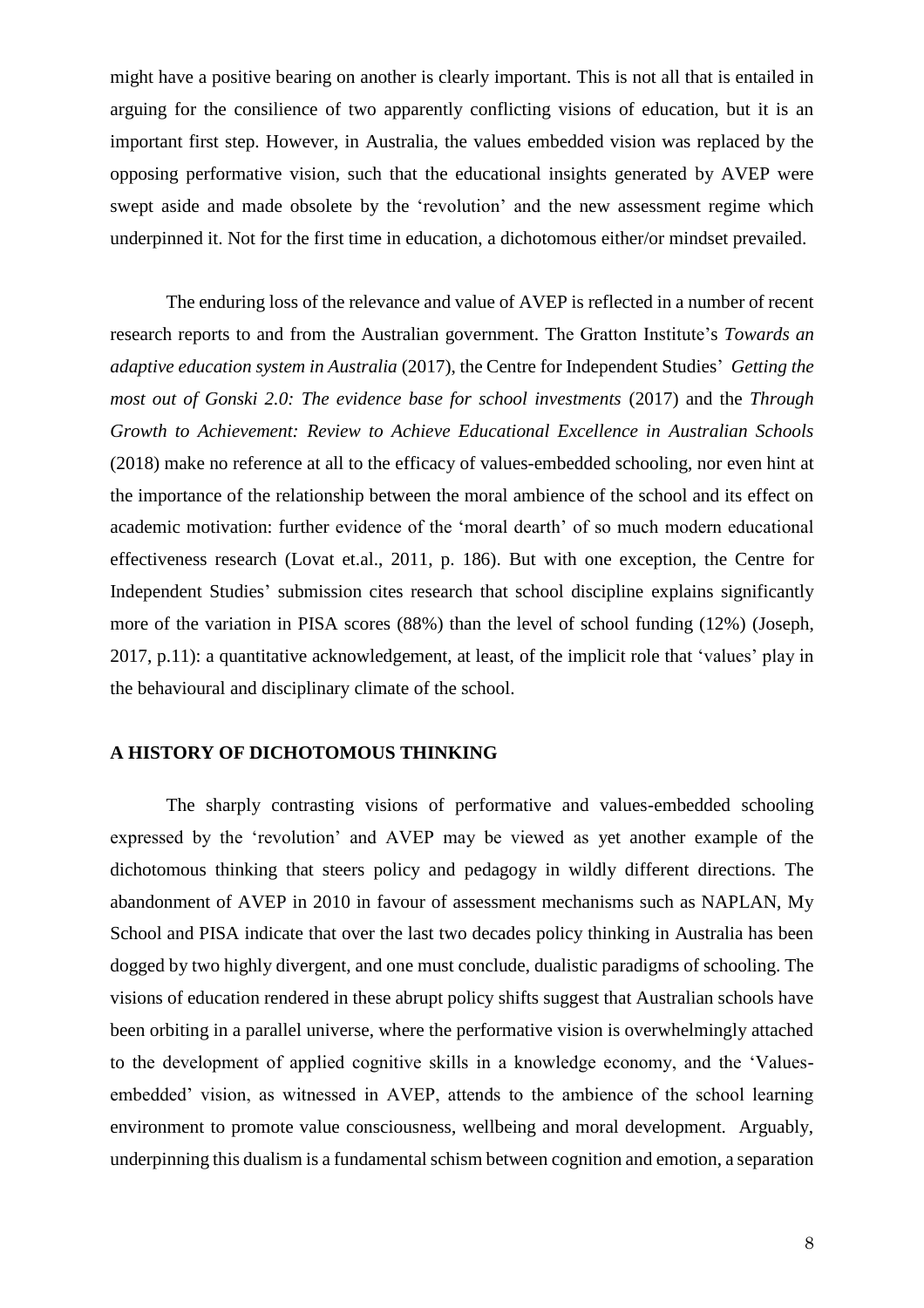based on what Reid eloquently referred to as the 'commonest idea that feeling is opposed to thinking' (Reid, 1986, p. 201).

To foreground the challenges schools face in managing these polarising demands upon their pedagogies, we should be ever-mindful of the many dualisms that have exercised an enduring impact upon education policy discourse; many of them (including the separation of thinking and feeling) related one way or another to Descartes's fundamental separation of mind and body, mind and brain. The tendency to think in this dualistic way about schooling is rooted in normative binaries such as cognition and emotion, knowing and doing, didacticism and constructivism, education and training (the Australian Department of 'Education and Training'), teaching and learning, teacher-centred and child-centred, reason and compassion, character and conduct, and the old chestnut, academic and vocational.

In varying degrees all of these dualisms share a certain disembodied concept of mind, a decoupling of the mind from the body, which has long antecedents in the philosophy of mind, and which Gilbert Ryle (1945) rather impudently dubbed as belief in a *ghost in the machine*, 'deus ex machina'. Although not all supporters of mind/body dualism could be accused of believing in ghosts in machines (e.g. Popper & Eccles, 1977), in the case of Descartes it might be considered appropriate, as he was the preeminent advocate of the 'Mechanical Philosophy' in the Seventeenth Century, who viewed the body as a machine and thus needed a way of salvaging the spiritual self. The important contribution of Ryle's anti-dualist argument to this paper was his seminal distinction between 'knowing how' and 'knowing that'. Notwithstanding what some have referred to as Ryle's 'anti-intellectualist' argument (Fantl, 2008, p. 453), which aimed to collapse the distinction between 'knowing how' and 'knowing that', the analytic distinction between 'that' and 'how' has been highly influential in educational theory (Lum, 2011, p .82), notably for the way in which R S Peters formulated the dichotomy in his influential text, *Ethics and Education* (1966).

Peters employed the dichotomy to valorise 'knowing that' as the basis for differentiating education from training, believing that being educated is incompatible with being narrowly specialised (Ozolins, 2013). Technical know-how, he believed, was not an essential or important component of knowledge: knowing-how was more concerned with the instrumental realisation of means, and had nothing to do with knowing-that, which was closely associated with reason, truth and knowing what is 'good'. He argued: "There is very little to know about riding bicycles, swimming or golf. It is largely a matter of "knowing how" rather than "knowing that", of knack rather than understanding" (Peters, 1966, p. 159). Thus, in Peters'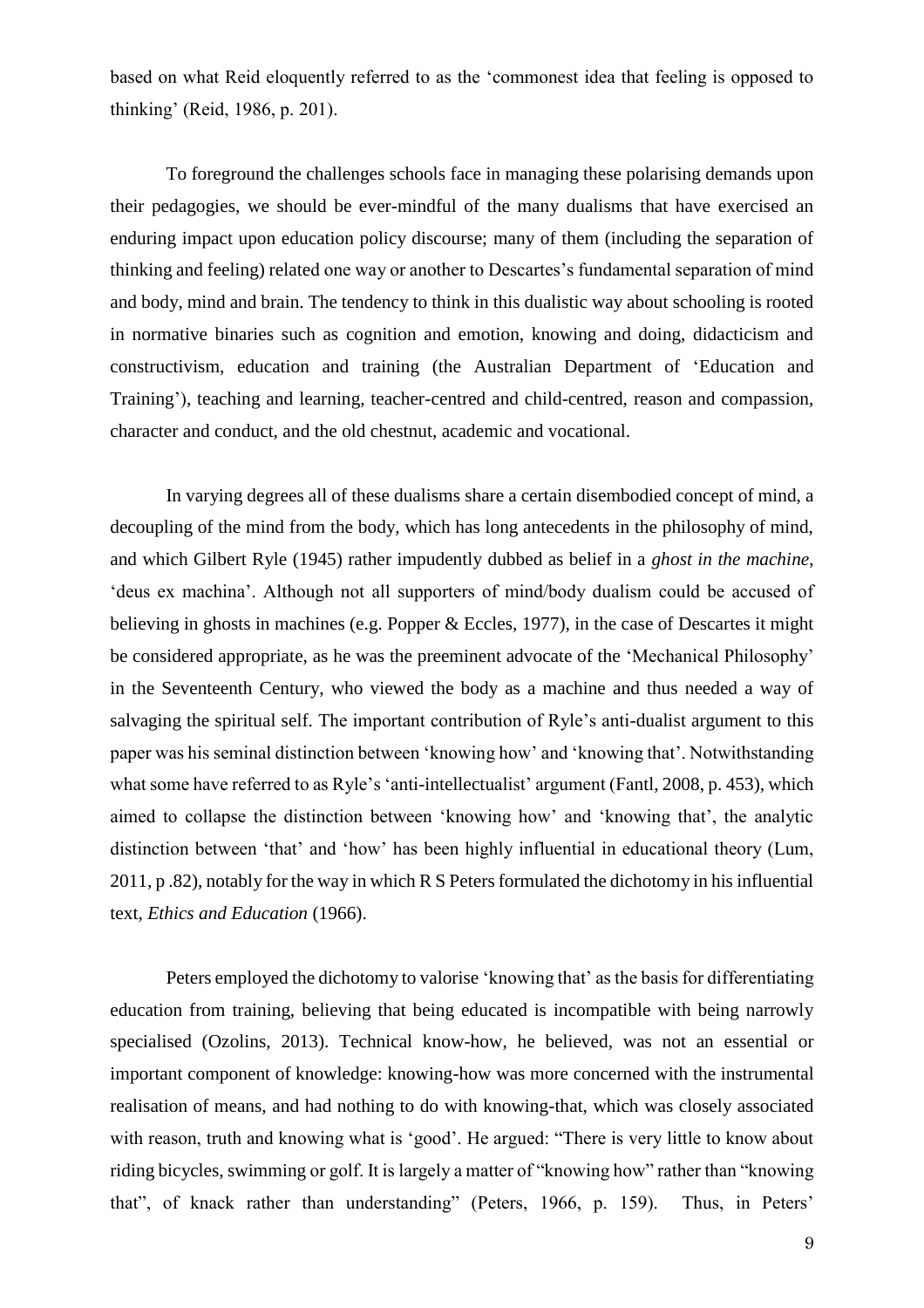'intellectualist' (Penco, 2014, p. 365) use of the dichotomy 'knowing how' is a skill or a 'knack' that has little to do with how the rational mind represents the structure of knowledge and comes to 'know' what is true, or just or right - a construct which emphatically separates knowing from doing, minds from bodies, as if bodies were merely the conveyance for one's rational mind. In giving priority to the state of knowing-that, Peters overturned Ryle's anti-intellectualist position that knowing-that depends on, and is probably reducible to the practical state of knowing-how. As Ryle argued: "I have, I hope, proved that 'knowing-how is not reducible to any sandwich of knowings-that, and that our intelligence predicates are definable in terms of knowing-how. I now want to prove that knowing-that presupposes knowing how" (Ryle, 1945, p. 15).

The vestiges of this 1960's dichotomous debate in western educational philosophy are still evident in current epistemology where the debate between intellectualists and antiintellectualists about the priority, reducibility or autonomy of 'knowing that' and 'knowing how' is far from settled (Stanley & Williamson, 2001. 2005: Fantl, 2008: Penco 2014). For the purposes of this paper the dichotomy underscores the influence and contested dominance of one way of knowing, and how one form gains policy leverage and currency over the other, rather than seeking consilience, a phenomenon Pring cautions as "the imperialism of any one form of discourse, together with its distinctive notion of evidence" (Pring, 2005, p. 207). Arguably, the eclipse of the values embedded vision of education (AVEP) by the performative vision ('education revolution', NAPLAN, My School) provides an Australian example of the imperialism of one form of discourse over another, just as it was also hostage to the history of dichotomous thinking in western education, particularly the duality of 'knowing that' and 'knowing how'. But, was any of this conflict really necessary, and is there any way to achieve consilience between these two rather different and seemingly conflicting visions?

## **DECLARATIVE AND NON-DECLARATIVE MEMORY**

Ryle's distinction between 'knowing that' and 'knowing how' does not need to be viewed dichotomously or dualistically, but rather as two distinct ways of knowing that arise from two fundamentally different forms of memory and learning, memory for facts and memory for skills, each with distinctive neurobiological processes though operating holistically within a healthy, unitary brain. In the literature, these two memory systems are given a number of different names, but consensus seems to prefer the terms 'declarative' and 'non-declarative' memory. As with much of what we know about the workings of the human brain, the first evidence for this distinction came from a brain that was not functioning 'normally'. In 1953, Canadian neurosurgeon William Scoville performed an operation on a patient referred to as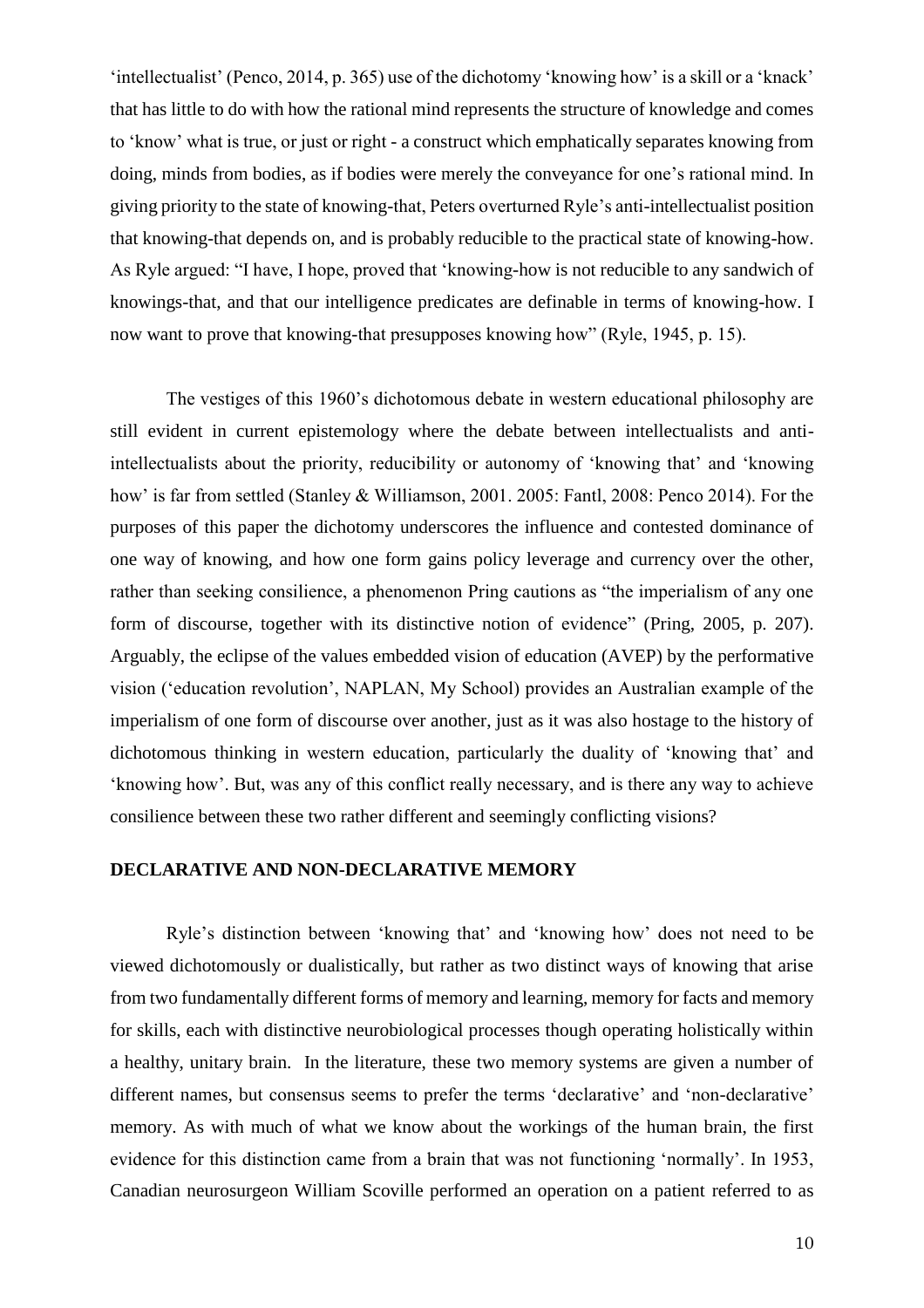H.M., as a last-ditch attempt to treat his devastating epilepsy. He removed the inner surface of the temporal lobe (above the ears) on each side of the brain, thought to be the locus of the multiple seizures that H.M. suffered each day. It worked in addressing the seizures, but it left H.M. with a different devastating condition, severe amnesia. Brenda Milner, a colleague of Scoville tirelessly studied H.M.'s condition and discovered three fundamental insights into the biological nature of memory that remain valid to this day. One of these is that there are at least two distinct memory systems in the brain – one for facts (declarative memory) and one for skills (non-declarative). Lesions (damage) to the medial temporal lobe impact declarative memory, while unusually leaving non-declarative memory intact.

More specifically, declarative memory is what we normally mean by memory in everyday parlance, the ability to remember facts, ideas, images, and events. It embraces those things that can be brought to explicit conscious memory, whereas non-declarative memory, the ability to perform skills is implicit, usually operating outside of conscious awareness and without the need for the content of conscious memory. In the case of H.M., for example, he was able to learn to perform new tasks by repetition, as normal, but his loss of declarative memory meant he had no recollection of doing the task before and no recollection of who Brenda Milner was, or of having seen her before. Both forms of memory are based on experience, but whereas declarative memory is expressed as 'knowing that', non-declarative memory is expressed in performance, as 'knowing how' – how to do something. One might therefore say that whereas declarative memory is reflective, non-declarative memory is reflexive.

Notwithstanding the many differences between these two forms of memory, the key point we wish to make is that to be anything like a normal person, one has to have both systems fully operational and, moreover, working together seamlessly within the brain. Indeed, in learning a skill one may first employ declarative memory reflectively, but as a result of continual practice one can perform them subconsciously, automatically, reflexively. Peters belittled the skill of riding a bicycle, which he believed required little or no 'knowledge that'. In fact, in so dismissing what Polanyi referred to as 'tacit knowledge' (Polanyi, 1983), Peters undermined his own position. When starting to learn to ride a bicycle, or play a piano, or perform a sequence of ballet steps, one first has to concentrate very hard *reflectively*, employing declarative memory, knowing that. In time, after continual practice, one learns to perform the actions *reflexively*, becoming part of non-declarative memory, knowing how. Moreover, if, after transferring such performative skills to non-declarative memory, one tried to perform that skill reflectively, concentrating on working the pedals, playing the correct piano notes or ballet steps, one would likely fall of the bicycle, or ruin a piano or dance performance.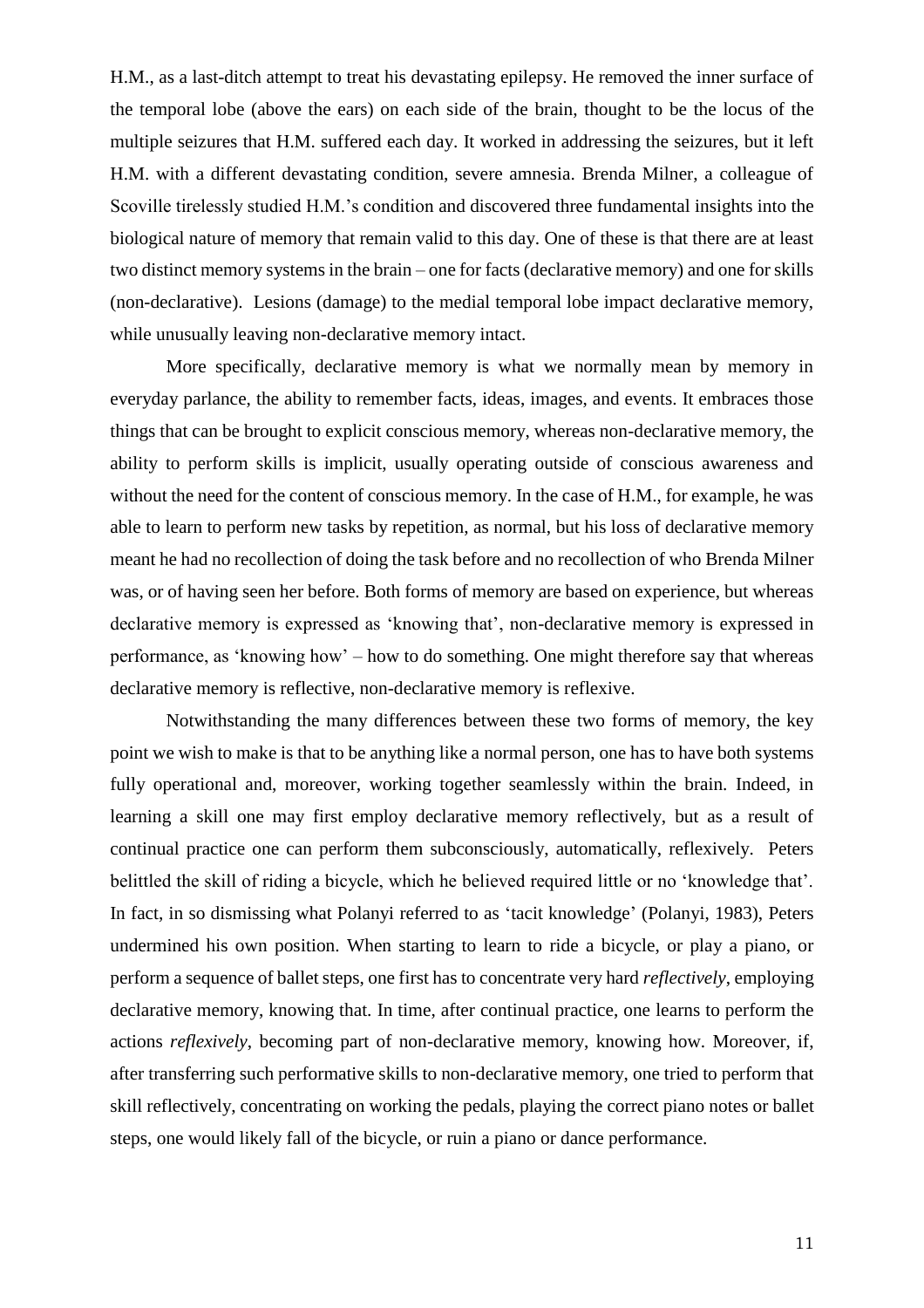# **TOWARDS THE CONSILIENCE OF TWO VISIONS OF EDUCATION**

While our empirical understanding of declarative and non-declarative memory has unveiled some suggestive parallels with the analytic categories of knowing 'that' and 'how', developmental studies of cognition and action point to one difference that is highly significant: declarative and non-declarative memory are mutually dependent, internally related systems that operate in dynamic tension in a normally functioning human person (Thelen and Smith, 1996). Reid, in a more philosophical vein, prefiguring the insights from studies of emergent development, observes that 'coming to know has a developmental history, again some of it propositional, some not, which feeds into the dispositional. …it is better to think of knowledge growing and developing from roots rather than as additive from discrete layers' (Reid, 1986, pp.44-45). Reid's metaphorical 'roots' later found more literal expression in Damasio's (1994) 'somatic marker hypothesis' which provides a biological explanation of how positive and negative emotions, many of them subconscious, are involved in decision making. Indeed, there is compelling evidence that emotion and cognition are always and inevitably 'intertwined' and, moreover, that emotion plays a critical role in high-level cognition.

The reinstatement of emotion into rational thought undermines the Enlightenment belief that rational thought must be devoid of emotion, 'dissolves traditional boundaries' (Damasio, 1994, Immordino-Yang, 2011, p. 99), and thus challenges dominant  $20<sup>th</sup>$  century schools of behavioural and cognitive psychology which held fast to their 'entangled philosophical dualisms' (Dewey, 1957, p. 358) and their 'analytic habit of divisiveness' (Reid, 1986, p. 44). As noted above, this 'habit' of divorcing minds from bodies, thinking from feeling, and cognition from action has sustained a history of dichotomous thinking which, we have argued, lingers in the highly divergent policy paradigms we have witnessed in Australian education over the last two decades; a period first marked by the AVEP, and then its 'revolutionary' successor, NAPLAN and its performative accompaniments. If there is to be consilience between the two conflicting visions of education underpinning these different initiatives, it will necessarily have to avoid the dichotomous and dualistic thinking of the past generations and, instead, embrace a unitary conceptualisation of mind/body that holds thought, emotion and action together in dynamic tension and, above all, grasps that within the brain wellbeing and learning are intimately related.

Earlier in this paper we expressed hope that the two apparently conflicting visions of education underpinning AVEP and NAPLAN may nevertheless coalesce into a single, more expansive vision. We characterised that putative singular vision as thoroughly values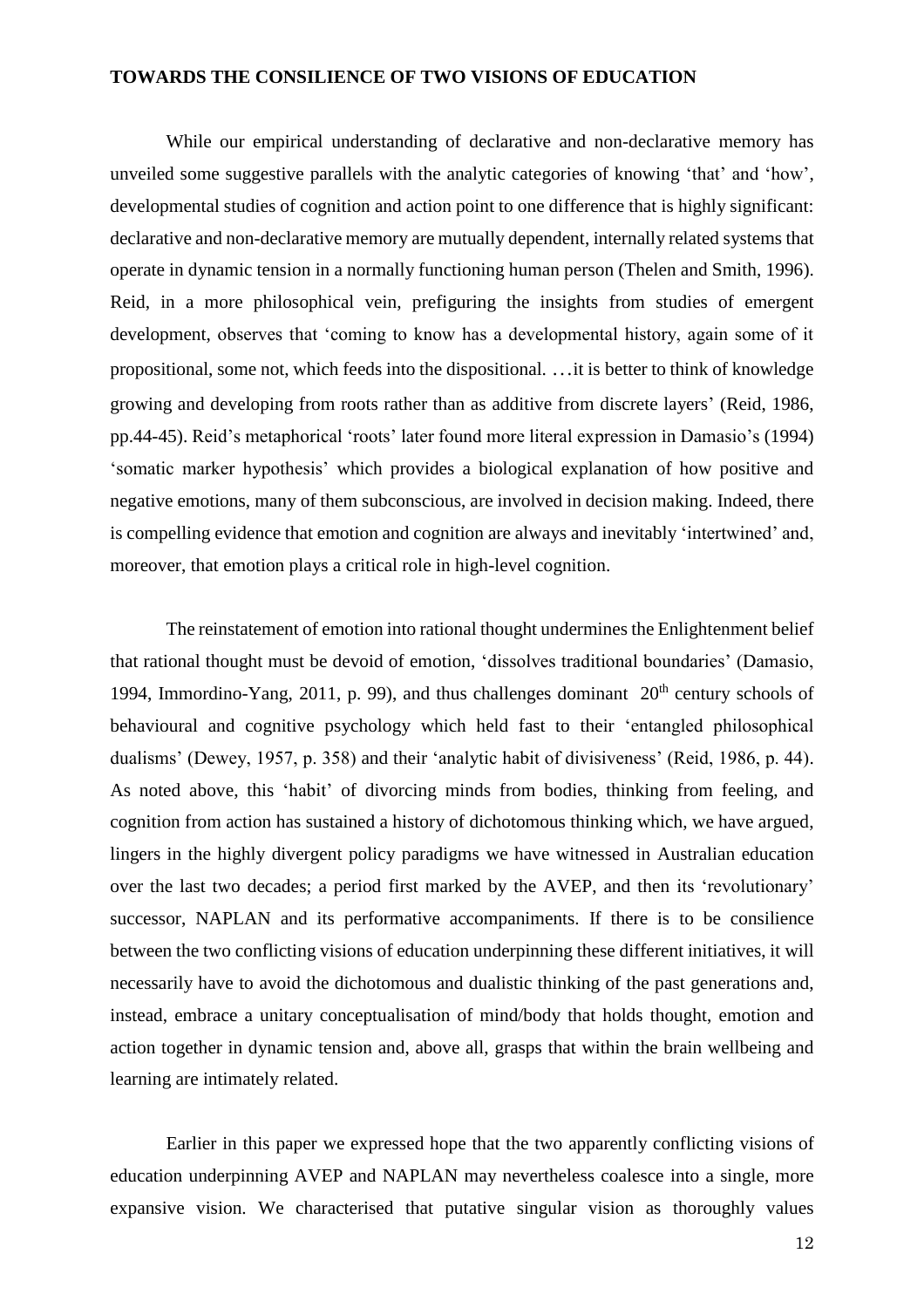embedded, incorporating the impacts of values education as identified in AVEP while also stressing the importance of educational growth and achievement as emphasised in NAPLAN. In fairness to those involved in developing AVEP, it should be noted they were clear that values-based learning environments, be they classrooms or whole schools, positively impact student performance and achievement. We agree, but go further in prioritising performance and achievement in education, though unlike NAPLAN we found it on intrinsic rather than instrumental values, emphasising the intellectual liberation that academic growth and achievement can offer each and every child, not simply what job it leads to or how it aids the national economy. Moreover, the vision we have in mind is entirely consistent with the parameters set above, in embracing a holistic, unitary concept of mind/body, in eschewing dualism and dichotomy, emphasising the importance of emotion in all human thought and embracing the notion that wellbeing and learning are intimately related.

That emotion plays a critical role in problem solving, academic motivation and intellectual confidence, or diffidence, comes as no surprise to teachers or anyone who has worked in a school: the affective and academic dimensions of school 'life' involve a complex web of conscious and subconscious evaluations of the social dynamics that are woven into the fabric of formal learning and academic achievement (Immordino-Yang, 2011 p. 100). These 'evaluations' involve questions of emotional meaning or 'salience', from the Latin, salire, 'to leap out': what qualities of learning experience 'x' 'leap out' to be felt as distinctive, an experience to which a student may be attracted, or to which she may turn away? 'Salience' may be understood as a prior condition for learning; prior to 'knowing that', or 'knowing how', we suggest that salience involves 'knowing, so what'? The importance of salience in learning has long been recognised by practitioners but the past decade has seen advances in neuroscience capable of describing the neural processes that underpin social cognition: of necessity, social cognition requires a child to assess how others think and feel, and this assessment, in turn, moderates the way that child thinks and feels, with concomitant changes occurring in brain structure. These feedback loops are dynamic, non-linear and unpredictable (Thelen and Smith, 1996), but in the context of the school, inseparable from the planned, linear logic of the curriculum from which we expect, and want, all children to 'emerge' with valued skills, knowledge and understanding.

That not all, or enough, Australian children emerge in this condition is the central moral and practical challenge, but as we have seen, the dichotomous thinking and one-sided solutions proposed both by AVEP and the education revolution tend to exclude what the other proposes. AVEP placed moral development at the centre of the educational endeavour and privileged the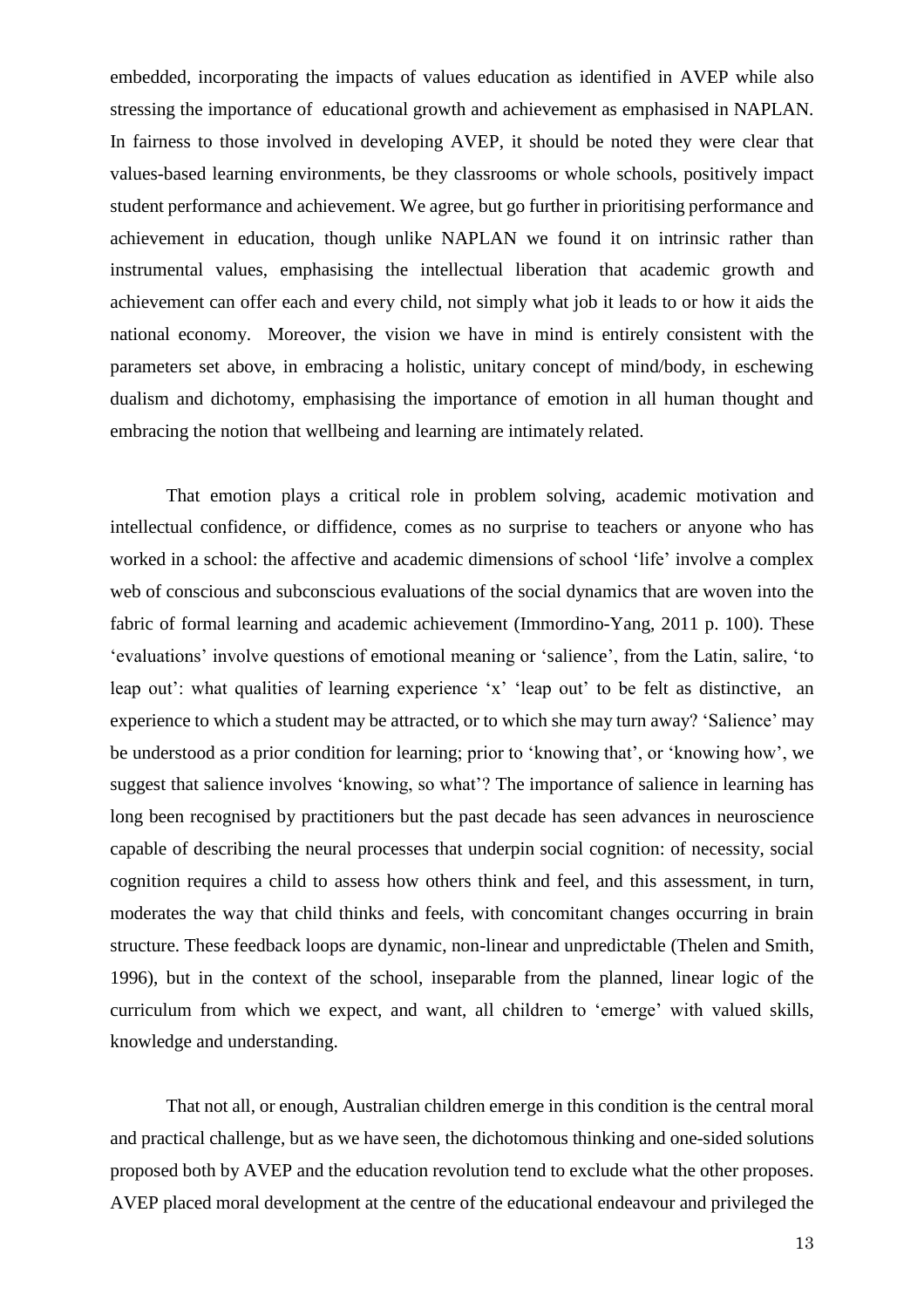modelling and teaching of values, leaving academic outcomes more to be hoped for than intended. By contrast, NAPLAN and the associated 'revolution' harnessed assessment in an unprecedented regime of testing and reporting to drive the growth of applied cognitive skills in a knowledge economy. By its own measures NAPLAN has not succeeded, arguably because the 'horses of instruction' (Blake, 1975) have not been adequately tended in the pastures of values embedded schooling. A recent research report found that Australian students reported a poorer sense of belonging at school compared to the OECD average, with students from the lowest socioeconomic quartile reporting the highest levels of 'not belonging' (De Bortoli, 2018).

If consilience between the two visions of education can successfully be carried forward, some reflection backwards may well be instructive, back to December 2008, to the *Melbourne Declaration on the Educational Goals for Young Australians.* That document, or more importantly that settlement, set forth coherent - we might say consilient - goals for Australian schooling: to promote 'equity and excellence,' and to create 'successful learners, confident and creative individuals and active and informed citizens'. It is not without irony that the Declaration was made in the year NAPLAN was introduced, and AVEP was nearing its demise, a pivotal moment stradling two highly divergent paradigms of schooling. These goals are in urgent need of rearticulation: to restore to Australian schooling a 'coherent civic purpose…..an inherent value of things studied and of the children studying them…. a deeper grammar of value' (Hastie, 2018, p.33). The dichtonmous thinking and sharply alternating visions posed by AVEP and the NAPLAN revolution have placed unwarranted demands on Australian schools as they juggle the polarising values of policy, and the imperatives of their implementation. These demands at the school level, and the lack of a consilient vision about the intrinsic goals of schooling at the national level, may well be contributing to the decline in the core academic skills of Australian children that national and international assessments continue to record.

#### **Conclusion**

The abandonment of AVEP in 2010 in favour of assessment mechanisms such as NAPLAN, My School and PISA indicate that over the last two decades policy thinking in Australia has been dogged by a history of dichotomous thinking and a dualistic paradigm of schooling. Underpining this dualism, we have argued, is a fundamental schism between cognition and emotion, a Cartesian separation of mind from body that can no longer be sustained. Our increased understanding of the neural substrates of cognition, the 'intertwined' nature of cognition and emotion, and a theory of mind that does not dissociate propositional knowledge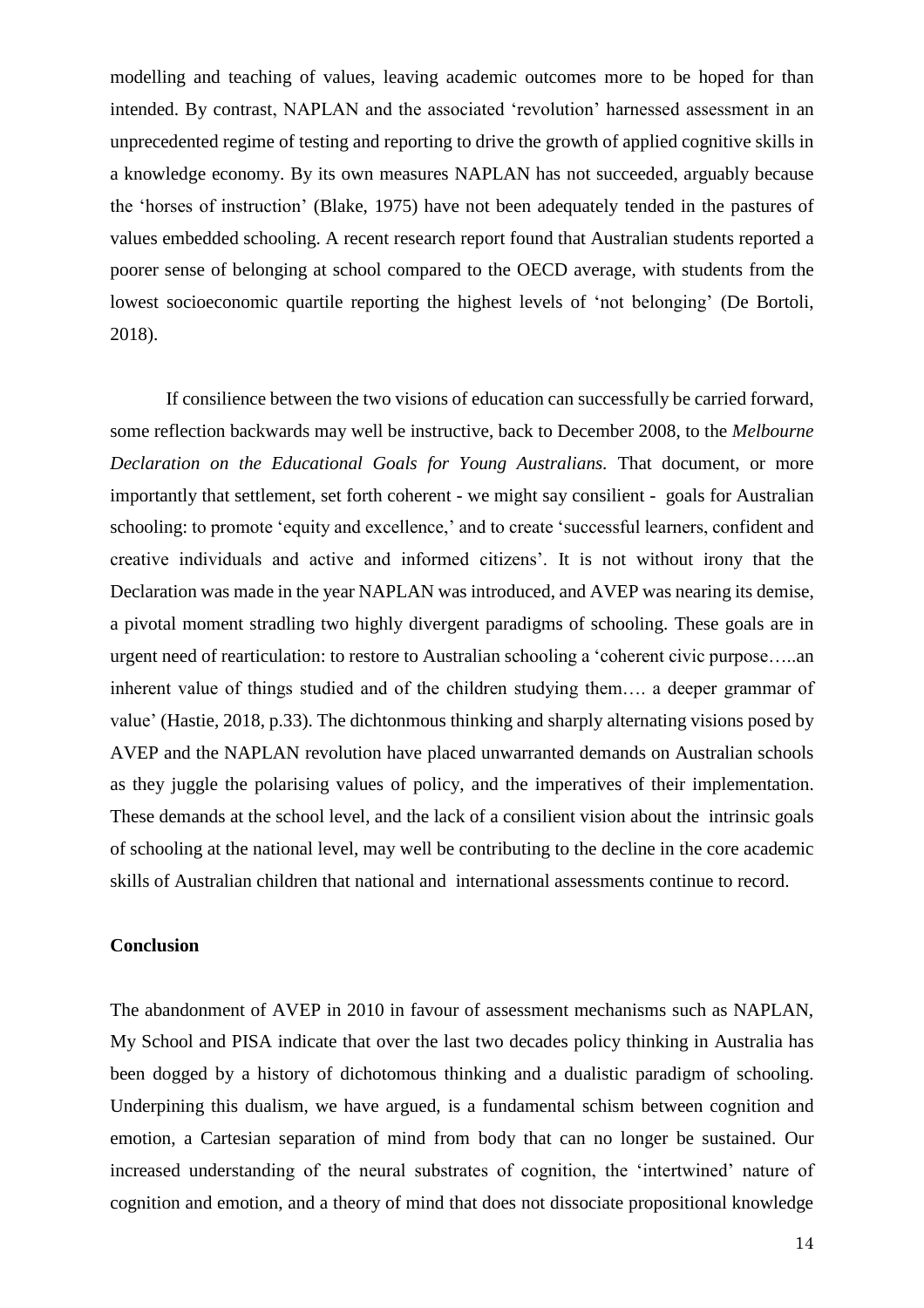from the disposition of the learner, points to a vision of education more expansive, better informed by a range of discourses, and one clearly less tendentious that those we have witnessed in Australia over the last two decades. It is the argument of this paper that, stripped of the dichotomous and dualistic thinking that has pervaded education, it may well be possible to bring together the apparently incompatible visions of education that underpinned AVEP and NAPLAN such that they coalesce into a single, more expansive vision of schooling.

The new vsion of education that we see arising from that consilience of the two apparently conflicting visions will first and foremost be educationally informed and consistent with best practices in schools and classrooms; it is time for educators to reclaim the ground. This vision must also be thoroughly values embedded, as a necessary condition for the academic growth of Australian students. It must encompass the five values' 'impacts' identified by AVEP that were based on grounded research conducted in schools, but it must also give value to and prioritise education growth and achievement as the core aim of education. Not simply for the undoubted instrumental benefits of workplace and national economic need, but more fundamentally because of the intrinsic intellectual liberation that performance and achievement can offer each and every child.

# **References**

Ainley, J. (2018) http://www.educationcareer.net.au/archived-news/expert-questions-naplan. Austin, J. L. (1975). *How to do things with words*, ed. J. O. Urmson and M. Sbisa, Cambridge, Mass: Harvard University Press.

Blake, W. (1975). *The marriage of heaven and hell* (Vol. 321). Oxford University Press.

Bernstein, B. (1971). *Class, codes and control*, London: Routledge & Kegan Paul, 1.

Damasio, A. (1994). *Descartes' error: emotion, reason, and the human brain.* New York: Putnam Books.

Department of Education and Training, (2018). *Through Growth to Achievement: The Report of The Review to Achieve Educational Excellence in Australian Schools*, Australian Government.

De Bortoli, L. (2018). Pisa Australia in Focus Number 1: Sense of belonging at school, https://research.acer.edu.au/ozpisa/30

Dewey, J. (1957). *Democracy and education*, New York: Macmillan*.*

Fantl, J. (2008) Knowing-how and knowing-that, Philosophy Compass  $3/3$ , pp.  $451 - 470$ Hattie, J. (2009) *Visible learning: a synthesis of 800+ meta-analyses on achievement,* London and New York: Routledge.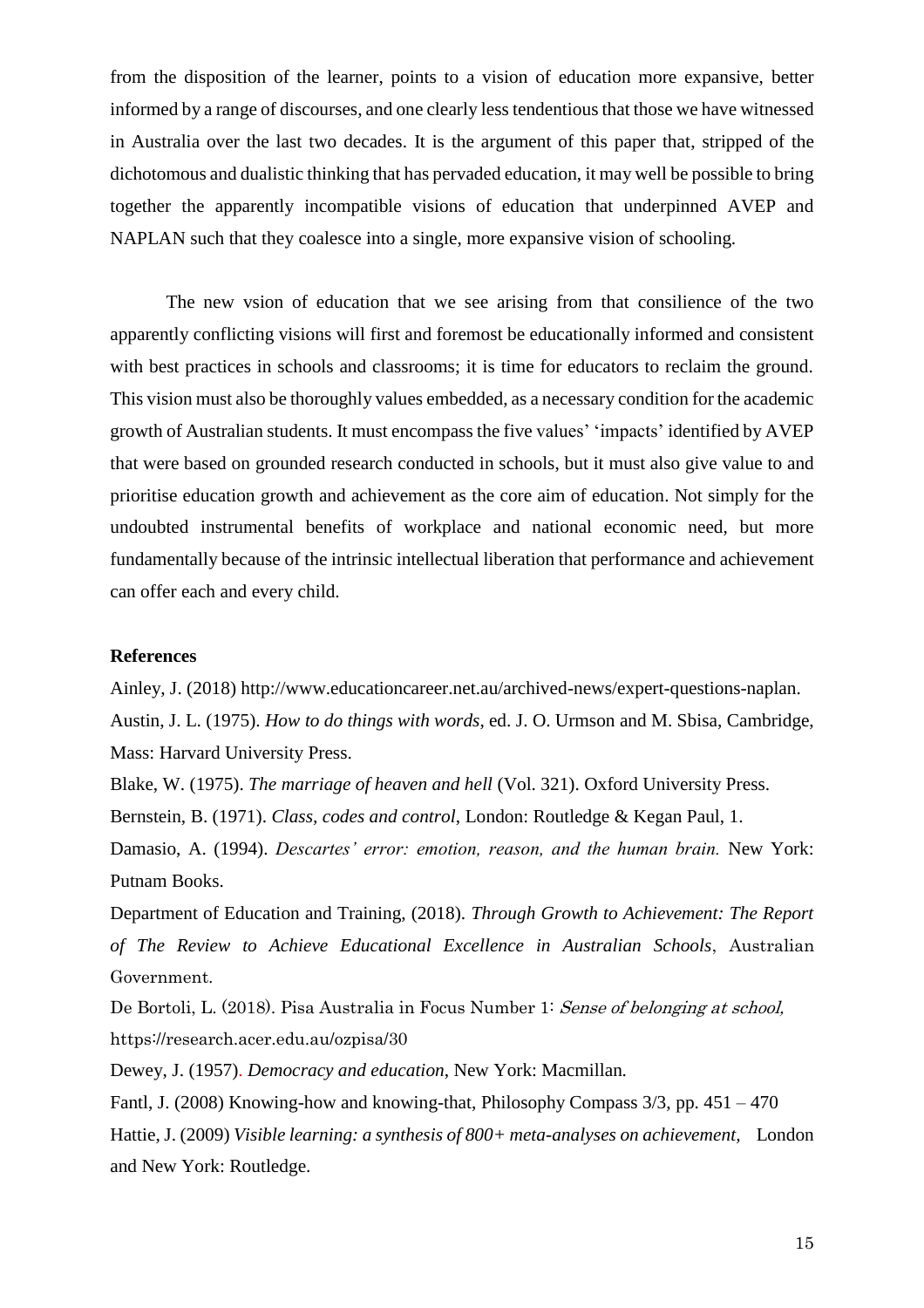Hastie, D. (2018). *Australia must rediscover its national story in education*, Sydney Morning Herald, 4-5 August, p.33.

Immordino-Yang, M. (2011). Implications of affective and social neuroscience for educational theory. Educational Philosophy and Theory, 43(1), 98-103.

Joseph, B. (2017). *Getting the most out of gonski 2.0: the evidence base for school investments,* Centre for Independent Studies.

Keating, J. (2008) *Policy and practice*, address to the 'National Partnerships' in education symposium, Canberra.

Lingard, B. (2010). *Policy borrowing, policy learning: testing times in Australian schooling*. Critical Studies in Education 51:2 pp.129-147.

Lingard, B and Grek, S. (2009). *The OECD, Indicators and PISA: an exploration of events and theoretical perspectives. Research Project on Fabricating Quality in Education*. Working Paper 2, (Permission from authors to quote granted on 23 October 2011)

Lovat, T. (2017). *Values education as good practice pedagogy*: Evidence from Australian empirical research, Journal of Moral Education, 46(1), 88-96.

Lovat, T. Dally, K. Clement, N. & Toomey, R. (2011). *Values pedagogy and student achievement: contemporary research evidence*. Springer.

Lum, G. (2011). *Vocational and professional capability: an epistemological and ontological study of occupational expertise*, Bloomsbury.

Mourshead, M., Chijioke, C., and Barber, M., (2010) *How the world's most improved school systems keep getting better.* McKinsey & Company.

OECD, (2010). *The high cost of low educational performance: the long-run economic impact of improving PISA outcomes*, OECD Publishing, Paris.

Ozolins, J. (2013) *R. S. Peters and J. H. Newman on the Aims of Education*, Educational Philosophy and Theory, 45:2, 153-170, DOI: [10.1080/00131857.2012.752990](https://doi.org/10.1080/00131857.2012.752990)

Penco, C. (2014). *Between [knowing how and knowing that](https://philpapers.org/rec/PENBKH)* - [PhilPapersh](https://philpapers.org/rec/PENBKH)ttps://philpapers.org/rec

Peters, M. (2001). *National education policy constructions of the 'knowledge economy': towards a critique. Journal of Educational Enquiry*, Vol. 2, No. 1. Peters, R. S. (1966). *Ethics and education*. London: Allen and Unwin.

Polanyi, M. (1983). *The tacit dimension.* Gloucester, Mass: Peter Smith.

Popper, K. R., & Eccles, J. C. (1977). The self and its brain. Springer International.

Pring, R. (2005). *Philosophy of education: aims, theory, common sense and research*, Continuum, London: New York.

Reid, L.A. (1986). *Ways of understanding and education*. London: Heinemann.

Rizvi, F and Lingard, B (2010). *Globalizing education policy*. London: Routledge